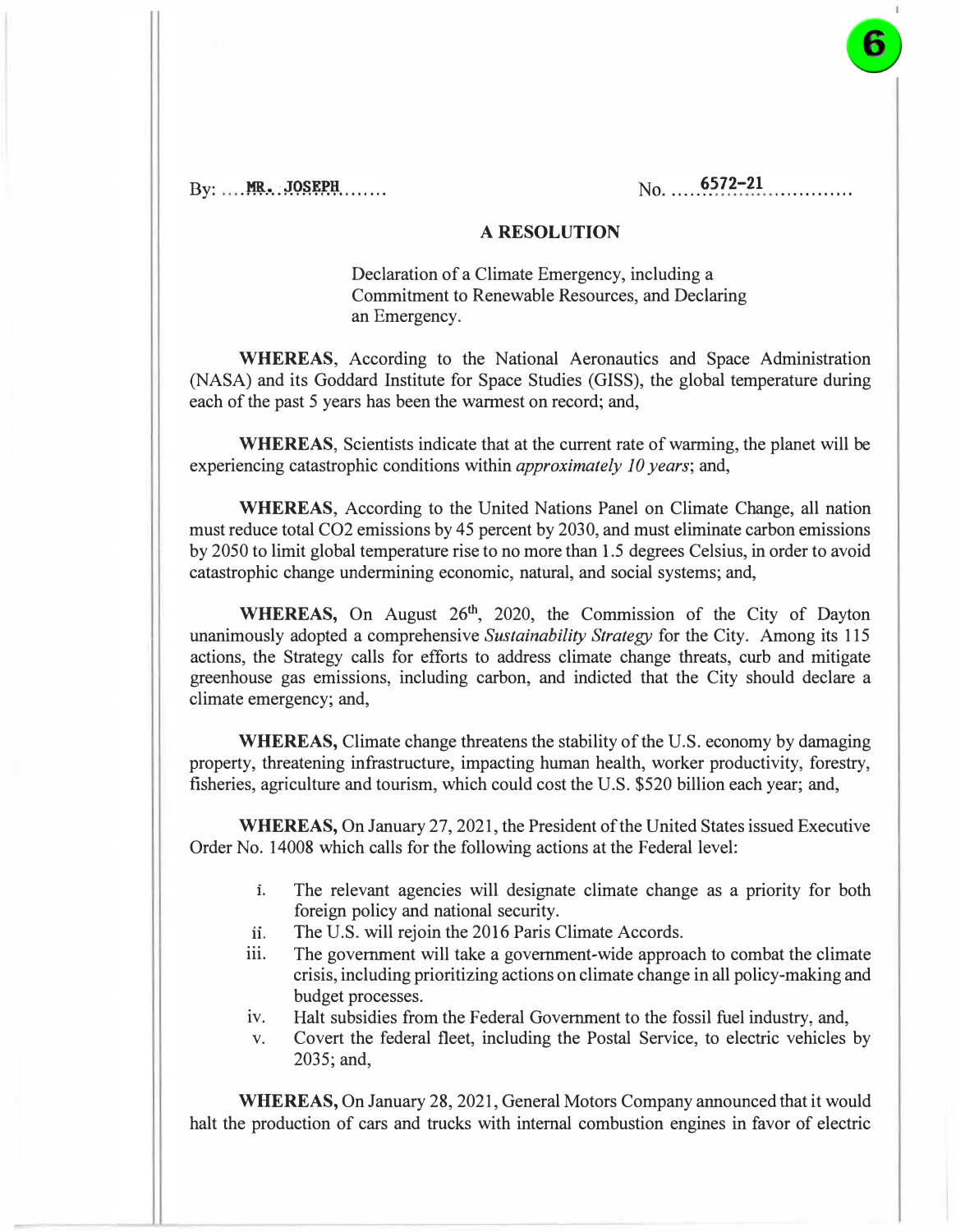vehicles by 2035; and,

WHEREAS, The climate crisis cannot be separated from the ongoing efforts to achieve public health threats, as well as economic and racial justice; and,

WHEREAS, In July 2020 the Climate Mayors (including Dayton) sent a letter to Congressional leaders calling for a significant Federal investment that will facilitate a postpandemic green and equitable economic recovery, featuring the use of clean energy; and,

WHEREAS, Climate change has increased the frequency and intensity of natural disasters. According to the National Ocean Atmospheric Administration (NOAA), the last several years of natural disasters have been some of the most destructive in U.S. history. In 2019 alone, NOAA estimated that \$45 billion dollars were needed for disaster recovery and relief. Climate change is expected to cause more severe weather events and the resulting economic burden, particularly at the local and state levels; and,

WHEREAS, Dayton is expected to experience more severe flash flooding as well as periods with little to no rain. We can also expect warmer winters, hotter summers, and more severe weather events similar to the 2019 Memorial Day tornadoes: and.

WHEREAS, According to the Center for Disease Control (CDC), climate change and other human stressors exert considerable influence on human health and disease. As climate change worsens, existing health threats will intensify and new health threats will emerge. This includes health threats from flooding, prolonged droughts, temperature extremes, wildfires, food security, transportation disruptions, stress disorders and disease carried by vectors. Similar to COVID-19, we may see more novel disease due to climate change and will have to quickly adapt to the consequences; and,

WHEREAS, Renewable energy represents an enormous economic opportunity for the creation of jobs, an increase in economic security, and an expansion of local prosperity; and,

WHEREAS, The cost of utility-scale wind and solar energy is rapidly decreasing, thereby easing the financial burden on low-income households, fostering equality as a percent of household incomes, reducing the volatility of energy prices, and making renewable energy more affordable; and,

WHEREAS, Individual rooftop solar, other renewable energy sources, and energy efficiency techniques offer an opportunities to address poverty, stimulate new economic activity and reduce costs on those currently adversely impacted by high energy bills; and,

WHEREAS, It is critical that Dayton begin moving forward to address these issues in order to make timely and adequate progress toward the goals stated below; and,

WHEREAS, For the immediate preservation of the public peace, property, health and safety, it is necessary that this Resolution take effect immediately; now, therefore,

## BE IT RESOLVED BY THE COMMISSION OF THE CITY OF DAYTON: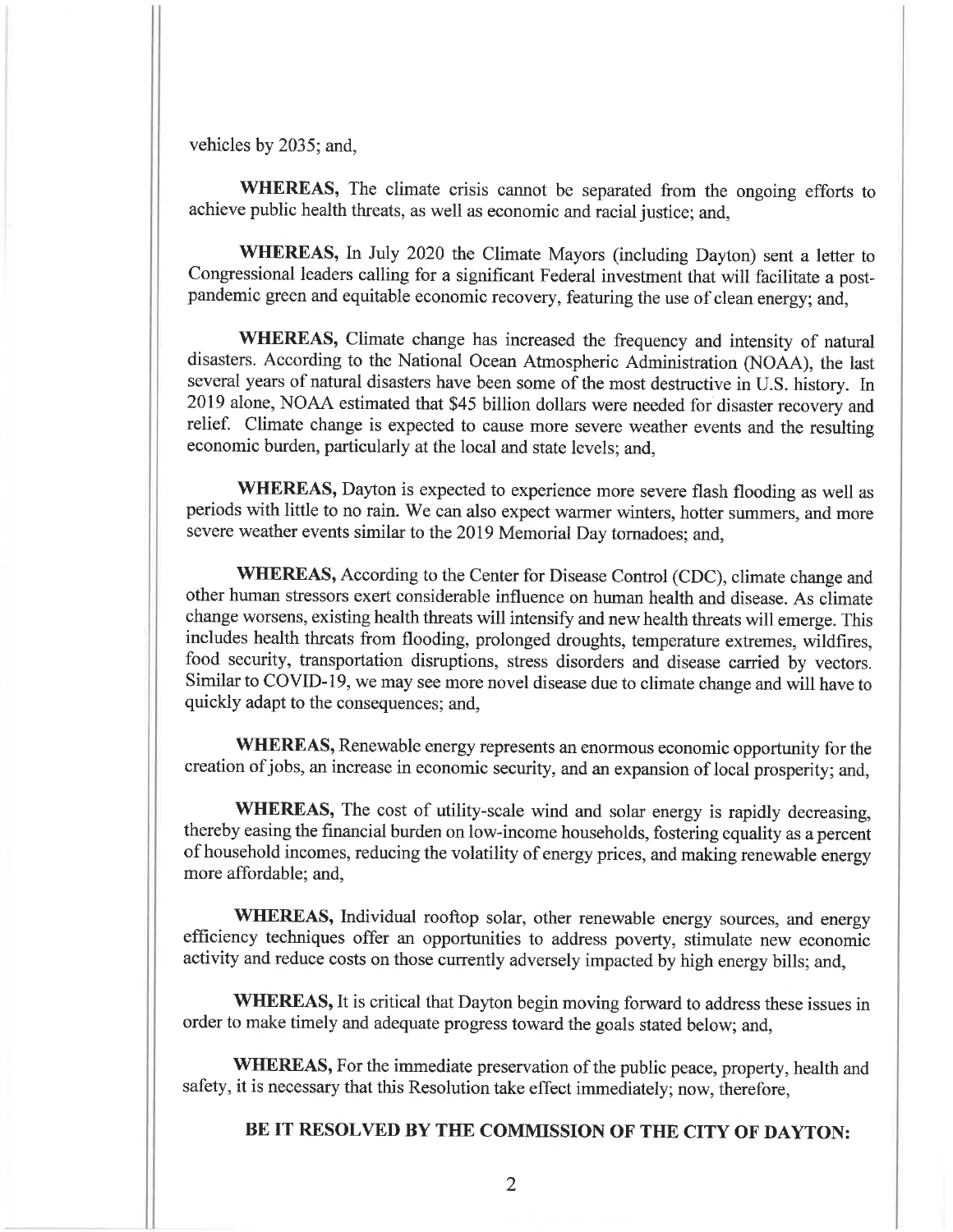**Section 1.** The Commission of the City of Dayton hereby declares that, due to the sense of urgency, the number and magnitude of the diverse measures that need to be pursued, and the number of potential partners and interested organizations that will likely need to participate, a climate emergency currently exits. Consequently, timely and effective actions need to be taken across all City operations and activities.

**Section 2.** By 2050, the City commits to achieving 100% clean, renewable electrical energy.

- By 2025, conduct a greenhouse gas inventory to ensure the City establishes  $\mathbf{i}$ . implementation measures sufficient to address those emissions.
- By 2035, purchase one hundred percent (100%) renewable energy for ii. municipal electricity consumption.
- By 2040, purchase or secure one hundred percent (100%) renewable energy for iii. the community-wide electricity supply.
- By 2050, purchase or secure one hundred percent (100%) renewable energy for iv. all energy-use sectors including transportation.
- In the short term, priority will be given to methods and techniques that lower  $V_{\star}$ energy costs through increased building and operational efficiencies, including weatherization, cogeneration, district heating and cooling, decentralized electricity generation and smart grids/microgrids, additional measures designed to reduce energy consumption, and programs that create an energy-saving culture in Dayton's workforce, residents and businesses.
- By 2035, convert one hundred percent (100%) of the City fleet to electric or vi. other renewably-powered vehicles, including the necessary infrastructure needed to support these vehicles.
- In the longer term, pursue direct investments in renewable resources over the vii. purchase of unbundled Renewable Energy Credits (RECs). Ultimately, RECs will be phased out in favor of more direct energy supplies.

**Section 3.** The City will consult the Environmental Advisory Board (EAB) on the best methods and approaches to achieve the goals set forth in Section 2. When filling future vacancies on the Board, the City will solicit interest from residents who represent communities of color, and low-income neighborhoods, as well as advocates for environmental protection energy and sustainability.

Section 4. A transition to renewable energy presents an opportunity to redress historical inequities in our community. To ensure Dayton takes advantage of this opportunity, the City will undertake the following:

- Establish targeted programs and incentives to foster greater equality in energy i. burden as a percent of household incomes.
- Train and hire people from within communities of color and women that have ii. traditionally been underrepresented in renewable energy, energy efficiency, and the workforce needed to implement a successful renewable energy transition.
- Conduct a jobs analysis to ensure that existing fossil fuel jobs are either iii.